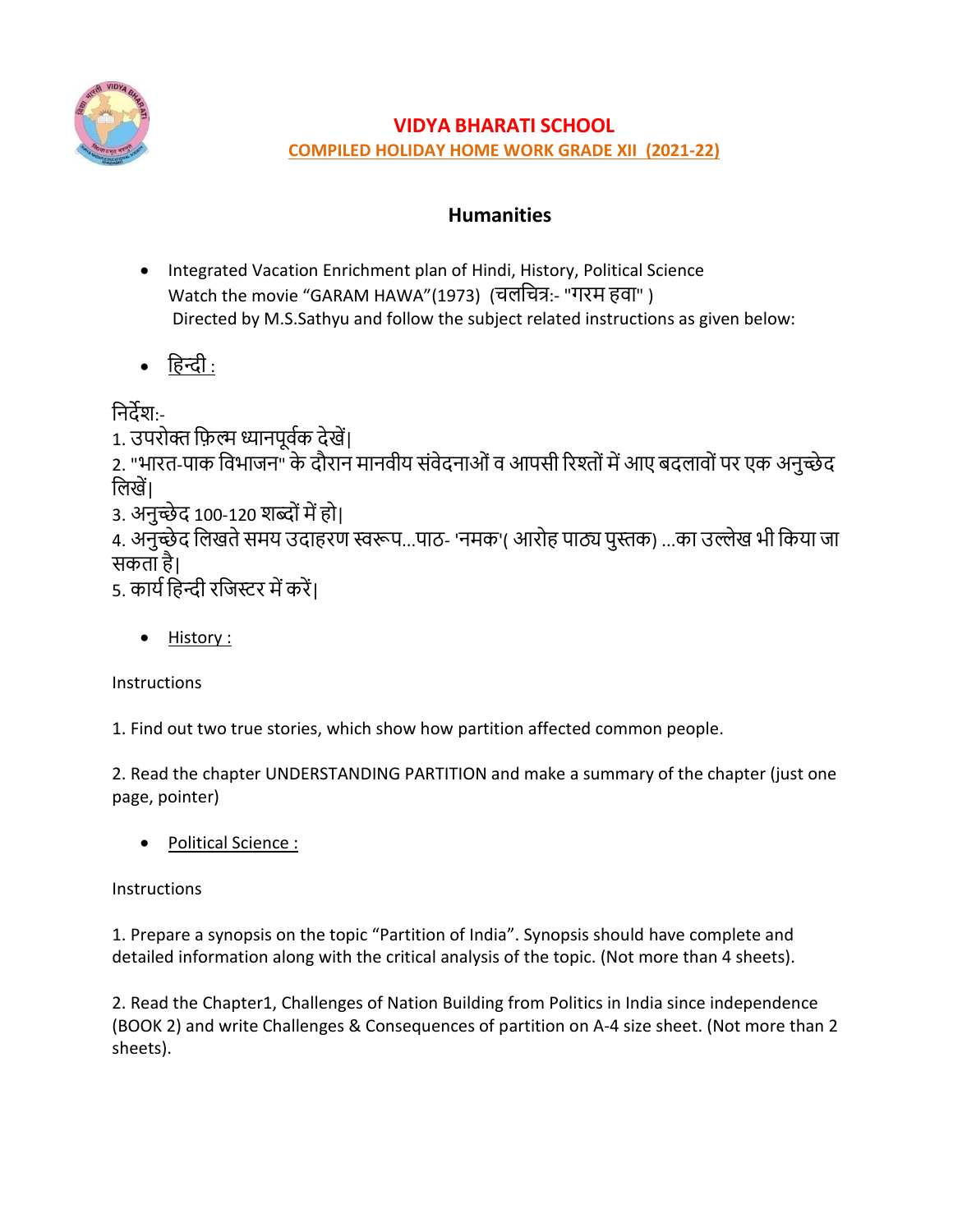# • **English :**

1. Prepare a poster spreading awareness against mental stress and depression. This is a compulsory activity of AIL (Art integrated learning).

\_\_\_\_\_\_\_\_\_\_\_\_\_\_\_\_\_\_\_\_\_\_\_\_\_\_\_\_\_\_\_\_\_\_\_\_\_\_\_\_\_\_\_\_\_\_\_\_\_\_\_\_\_\_\_\_\_\_\_\_\_\_\_\_\_\_\_\_\_\_\_\_\_\_

2. Complete the assignment of Letter writing in your notebook.

# • **Painting :**

Read : chapter -1, Rajasthani School of miniature painting and Pahari School of miniature painting and prepare yours theory notes attached with relevant paintings.

Watch Documentary movie on any Indian Artist's Life E.g. Indian art mirrors Hussain phenomenon, A Painter Of Our Time: Hussain, A Painter of Eloquent Silence: Ganesh Pyne, Inner Eye ( Binod Behari Mukherji ), Raja Ravi Varma - The Painter Prince, Gaganendranath Tagore - Painter of Mysteries.

Make a copy of Rajasthani/ Pahari Miniature painting, using poster or water Colour on half Imperial Cartridge Sheet which you like most.

# • **I.P :**

Complete the worksheet shared in the class group as holiday homework.

# • **Economics :**

Complete first 4 chapters in your notebook as holiday homework. (Work shared in class group).

# **COMMERCE**

## **Subject : Economics**

Complete Chapter 1 (Circular flow of Income) to 4 (Measurement of National Income) Macro Economics in your Note Book from Sent File on Whatsapp group.

## **Subject : English**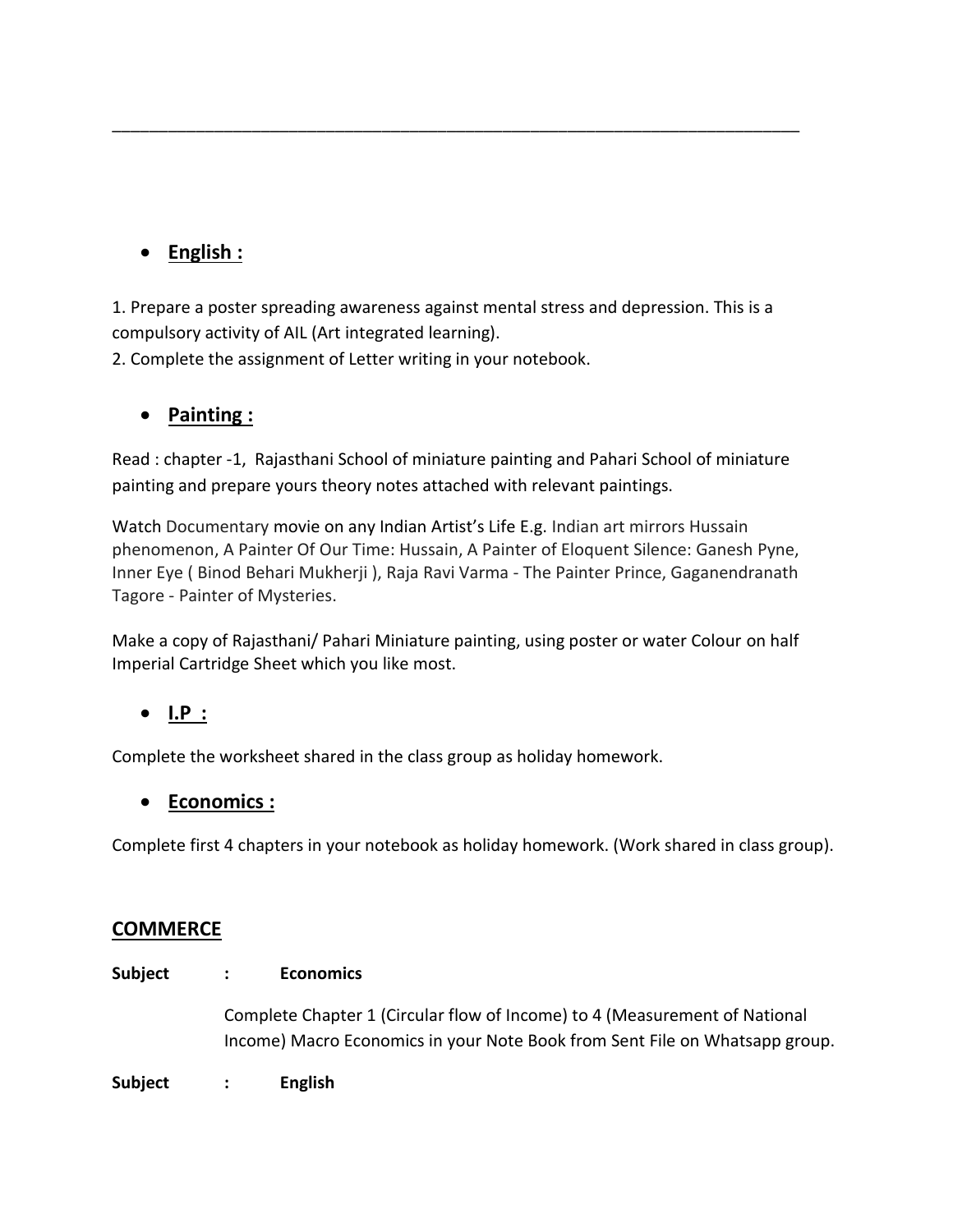- 1. Prepare a poster spreading awareness against mental stress and depression. This is a compulsory activity of AIL (Art integrated learning).
- 2. Complete the assignment of Letter writing in your notebook.

## **Subject : Accountancy**

Complete the assignment posted on MS Teams for Chapter Not for profit Organization

## **Subject : B. Studies**

**1**. Draw Mind maps of Chapters 1,2 &3. **2**. Make a collage of Advertisements of various products along with their Brand name, Logo and Tagline. Use colored pictures from newspapers and magazines on Cardboard of size 15 "x15" for Art Integrated Learning Project. (AIL). **3.** Prepare a PPT on your choice of Career Option or Course of Study you want to pursue after passing 12<sup>th</sup> Collect detailed information like Mode of Entry, How to Prepare for Entrance ,Names of various Private and Govt. colleges or Institutes offering the said course, Career Opportunities ,Salary Packages, etc. **4.** Read the newspaper and keep record of latest news and current developments in Business, Commerce and Industry. **5.** Do the attached Assignments of Chapter1& 2 in the B.ST. Register.

## **Subject : Mathematics**

Solve the board questions of Matrix and Determinant as posted on your class Whatsapp group.

# **Subject : IP**

Complete the worksheet shared in the class group as holiday homework.

## **Subject : Painting**

Read : chapter -1, Rajasthani School of miniature painting and Pahari School of miniature painting and prepare yours theory notes attached with relevant paintings.

Watch Documentary movie on any Indian Artist's Life E.g. Indian art mirrors Hussain phenomenon, A Painter Of Our Time: Hussain, A Painter of Eloquent Silence: Ganesh Pyne, Inner Eye ( Binod Behari Mukherji ), Raja Ravi Varma - The Painter Prince, Gaganendranath Tagore - Painter of Mysteries.

Make a copy of Rajasthani/ Pahari Miniature painting, using poster or water Colour on half Imperial Cartridge Sheet which you like most.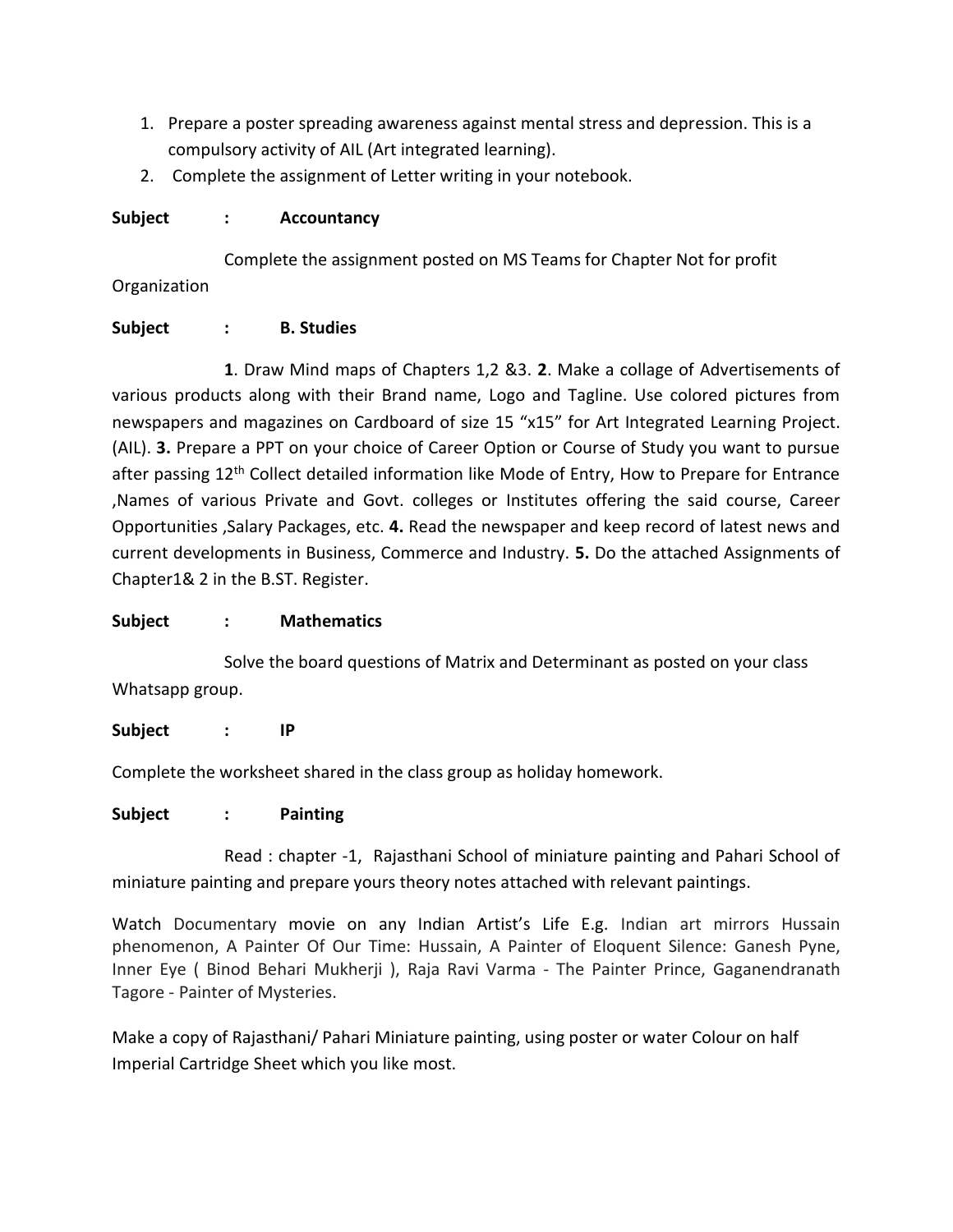# **SCIENCE**

### **English**

1. Prepare a poster spreading awareness against mental stress and depression. This is acompulsory activity of AIL (Art integrated learning).

2. Complete the assignment of Letter writing in your notebook.

### **Chemistry**

**1.**Complete all the assignments of chapters solutions and electrochemistry , as posted in the Microsoft teams and complete all the NCERT exercises in your fair notebook.

### **Physical Education**

- 1. Draw a fixture of 6 teams on league basis, using cyclic method.
- 2. Prepare a knock-out fixture for 19 teams.
- 3. Draw a BMI table for your family members.

#### **Computer Science**

1. Complete the sample paper posted on Microsoft teams in your fair registers .

#### **Physics**

- 1. Submit the holiday homework (physics) given in google form before 10th may . Make one project from the following topic in separate project file ( 1) transformer( 2 ) rectifier( 3 ) optical fiber ( 4 ) amplifier ( 5)AC generator.
- 2. Please note you can also take different topic from google for project making.

#### **Painting**

Read :chapter -1, RajasthaniSchool of miniature painting and PahariSchool of miniature painting and prepare yours theory notes attached with relevant paintings.

Watch Documentary movie on any Indian Artist's Life E.g. Indian art mirrors Hussain phenomenon, A Painter Of Our Time: Hussain, A Painter of Eloquent Silence: Ganesh Pyne,